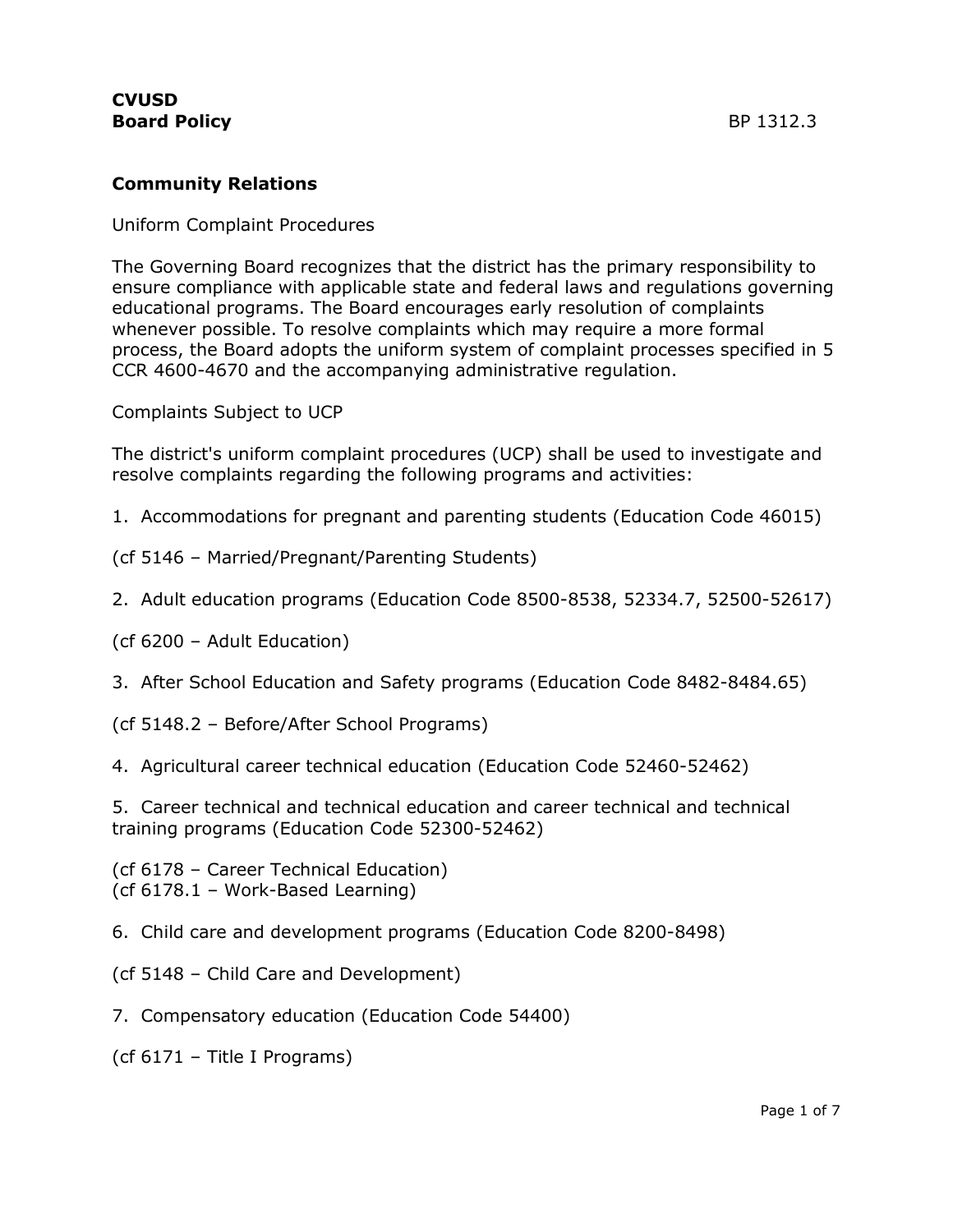8. Consolidated categorical aid programs (Education Code 33315; 34 CFR 299.10- 299.12)

9. Course periods without educational content, when students in grades 9-12 are assigned to such courses more than one week in any semester or in a course the student has previously satisfactorily completed, unless specified conditions are met (Education Code 51228.1-51228.3)

(cf 6152 – Class Assignment)

10. Discrimination, harassment, intimidation, or bullying in district programs and activities, including in those programs or activities funded directly by or that receive or benefit from any state financial assistance, based on the person's actual or perceived characteristics of race or ethnicity, color, ancestry, nationality, national origin, immigration status, ethnic group identification, age, religion, marital status, pregnancy, parental status, physical or mental disability, medical condition, sex, sexual orientation, gender, gender identity, gender expression, or genetic information, or any other characteristic identified in Education Code 200 or 220, Government Code 11135, or Penal Code 422.55, or based on the person's association with a person or group with one or more of these actual or perceived characteristics (5CCR 4610)

(cf 0410 – Nondiscrimination in District Programs and Activities)

(cf 5145.3 – Nondiscrimination/Harassment)

(cf 5145.7 – Sexual Harassment)

(cf 5145.71 – Title IX Sexual Harassment Complaint Procedures)

11. Educational and graduation requirements for students in foster care, homeless students, students from military families, students formerly in a juvenile court school, migrant students, and immigrant students participating in a newcomer program (Education Code 48645.7, 48853, 48853.5, 49069.5, 51225.1, 51225.2)

12. Every Student Succeeds Act (Education Code 52059; 20 USC 6301 et seq.)

13. Local control and accountability plan (Education Code 52075)

(cf 0460 – Local Control and Accountability Plan)

14. Migrant education (Education Code 54440-54445)

(cf 6175 – Migrant Education Program)

15. Physical education instructional minutes (Education Code 51210, 51222, 51223)

(cf 6142.7 – Physical Education and Activity)

16. Student fees (Education Code 49010-49013)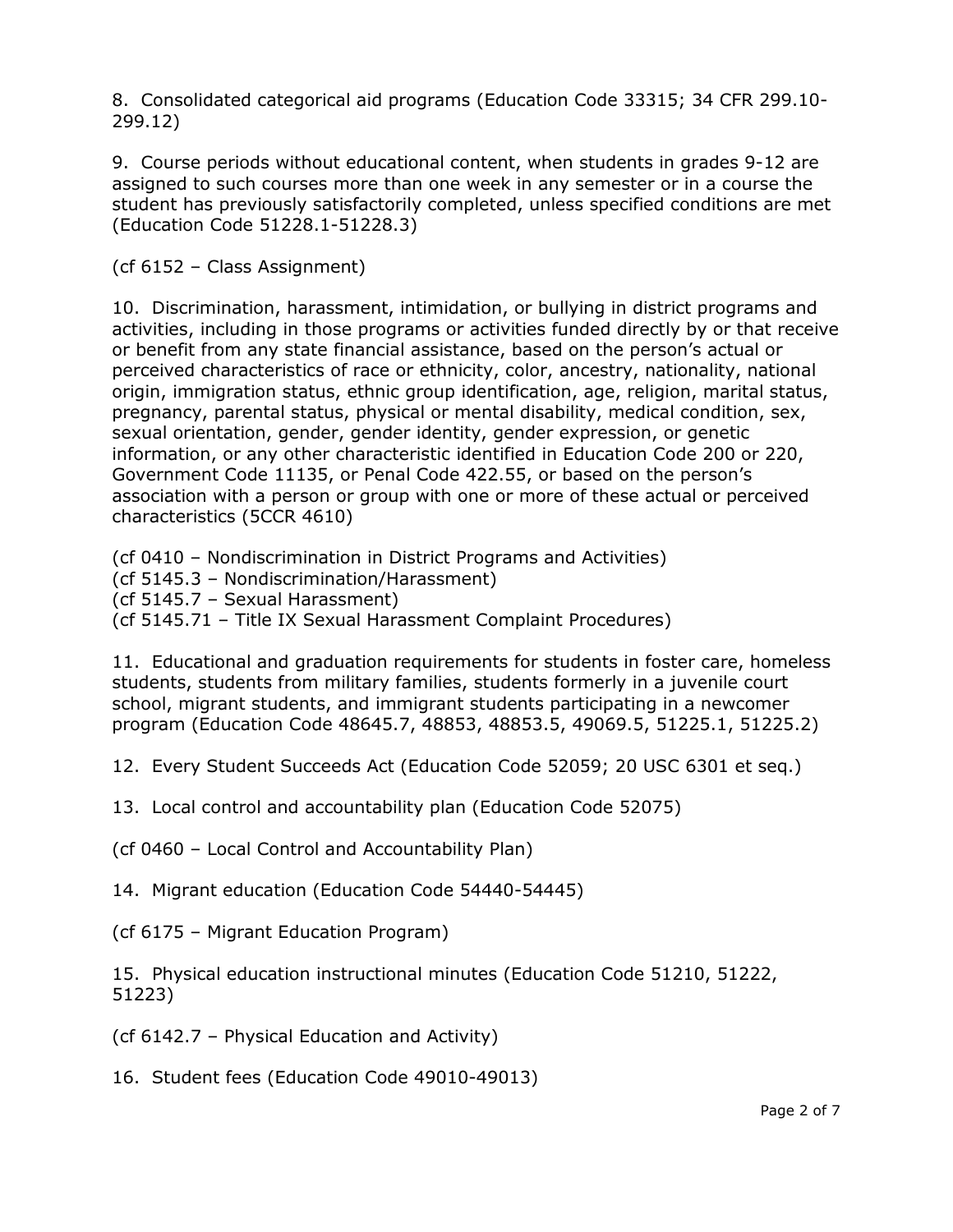(cf 3260 – Fees and Charges)

17. Reasonable accommodations to a lactating student (Education Code 222)

18. Regional occupational centers and programs (Education Code 52300-52334.7)

(cf 6178.2 – Regional Occupational Center/Program)

19. School plans for student achievement as required for the consolidated application for specified federal and/or state categorical funding (Education Code 64001)

(cf 0420 – School Plans/Site Councils)

20. School safety plans (Education Code 32280-32289)

(cf 0450 – Comprehensive Safety Plan)

21. School site councils as required for the consolidated application for specified federal and/or state categorical funding (Education Code 65000)

(cf 0420 – School Plans/Site Councils)

22. State preschool program (Education Code 8235-8239.1)

(cf 5148.3 – Preschool/Early Childhood Education)

23. State preschool health and safety issues in license-exempt programs (Education Code 8235.5)

24. Any complaint alleging retaliation against a complainant or other participant in the complaint process or anyone who has acted to uncover or report a violation subject to this policy.

25. Any other state or federal educational program the Superintendent of Public Instruction or designee deems appropriate.

The Board recognizes that alternative dispute resolution (ADR) can, depending on the nature of the allegations, offer a process for resolving a complaint in a manner that is acceptable to all parties. An ADR process such as mediation may be offered to resolve complaints that involve more than one student and no adult. However, mediation shall not be offered or used to resolve any complaint involving sexual assault or where there is a reasonable risk that a party to the mediation would feel compelled to participate. The Superintendent or designee shall ensure that the use of ADR is consistent with state and federal laws and regulations.

The district shall protect all complainants from retaliation. In investigating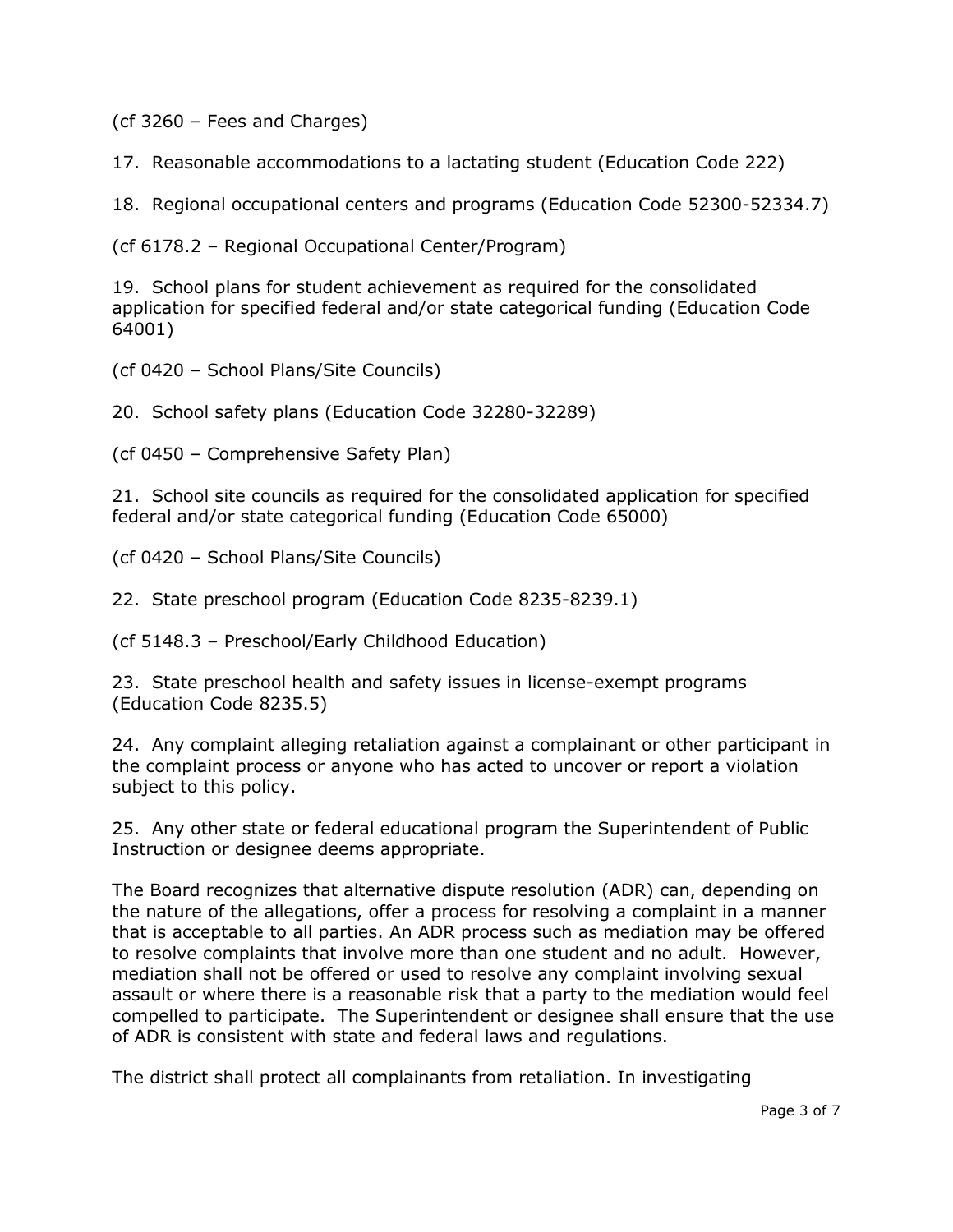complaints, the confidentiality of the parties involved shall be protected as required by law. As appropriate for any complaint, alleging retaliation or unlawful discrimination (such as discriminatory harassment, intimidation, or bullying), the Superintendent or designee shall keep confidential the identity of the complainant and/or the subject of the complaint if he/she is different from the complainant, as long as the integrity of the complaint process is maintained.

(cf. 4119.23/4219.23/4319.23 - Unauthorized Release of Confidential/Privileged Information)

(cf. 5125 - Student Records)

(cf. 9011 - Disclosure of Confidential/Privileged Information)

When an allegation that is not subject to the UCP is included in a UCP complaint, the district shall refer the non-UCP allegation to the appropriate staff or agency and shall investigate and, if appropriate, resolve the UCP-related allegation(s) through the district's UCP.

The Superintendent or designee shall provide training to district staff to ensure awareness and knowledge of current law and related requirements, including the steps and timelines specified in this policy and the accompanying administrative regulation.

(cf. 4131 - Staff Development) (cf. 4231 - Staff Development) (cf. 4331 - Staff Development)

The Superintendent or designee shall maintain a records of each complaints and and subsequent related actions, including steps taken during the investigation and all information required for compliance with 5 CCR 4631 and 4633.

(cf. 3580 - District Records)

Non-UCP Complaints

The following complaints shall not be subject to the district's UCP but shall be investigated and resolved by the specified agency or through an alternative process:

1. Any complaint alleging child abuse or neglect shall be referred to the County Department of Social Services, the County Protective Services Division, and/or the appropriate law enforcement agency. (5 CCR 4611)

(cf 5141.4 – Child Abuse Prevention and Reporting)

2. Any complaint alleging health and safety violations by a child development program shall, for licensed facilities, be referred to Department of Social Services**.** (5 CCR 4611)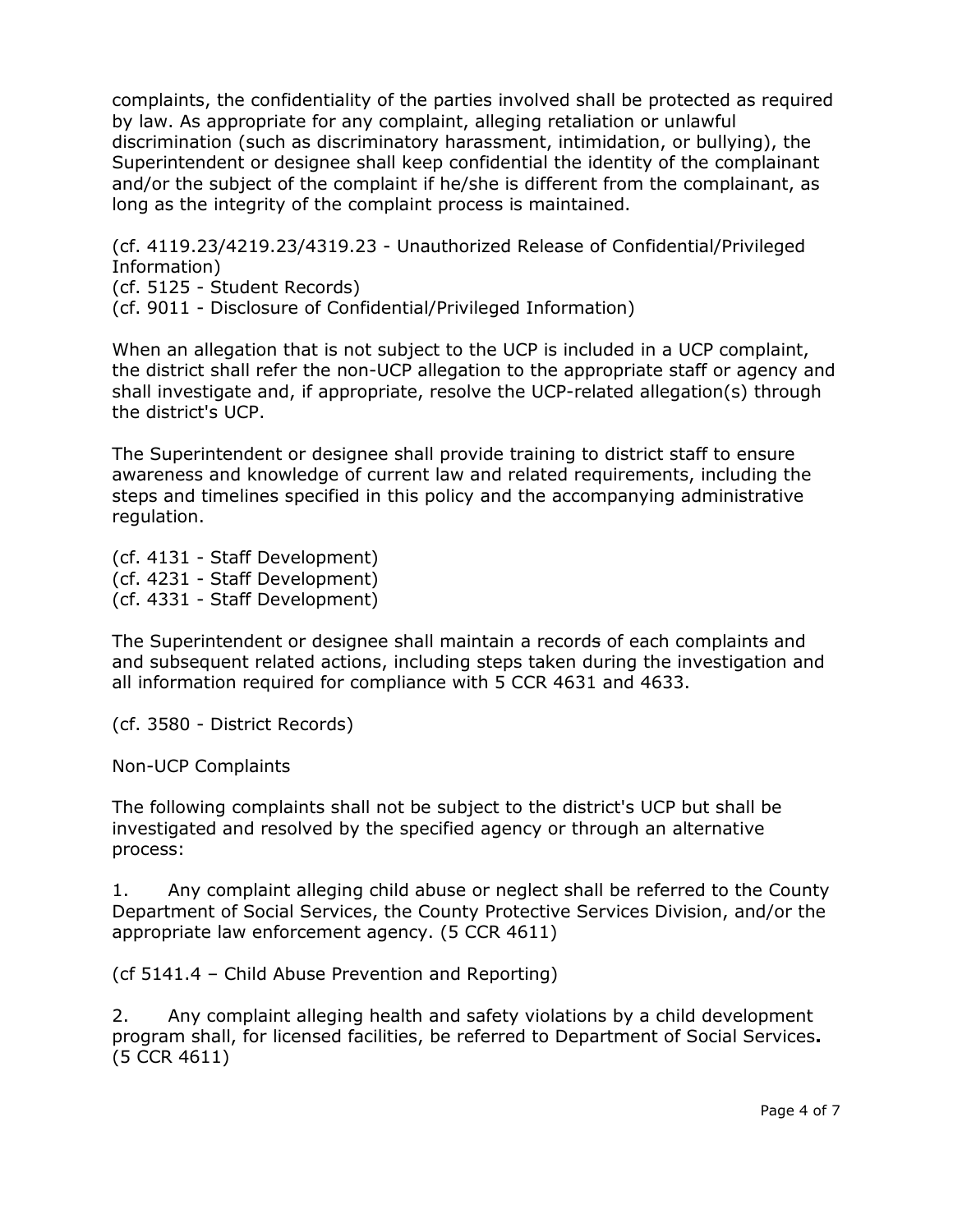3. Any complaint alleging employment discrimination or harassment shall be investigated and resolved by the district in accordance with the procedures specified in AR 4030 - Nondiscrimination in Employment, including the right to file the complaint with the California Department of Fair Employment and Housing.

4. Any complaint alleging a violation of a state or federal law or regulation related to special education, a settlement agreement related to the provision of a free appropriate public education, or a due process hearing order shall be submitted to the California Department of Education (CDE) in accordance with AR 6159.1 – Procedural Safeguards and Complaints for Special Education (5 CCR 3200-3205)

(cf 6159.1 – Procedural Safeguards and Complaints for Special Education)

5. Any complaint alleging noncompliance of the district's food service program with laws regarding meal counting and claiming, reimbursable meals, eligibility of children or adults, or use of cafeteria funds and allowable expenses shall be filed with or referred to CDE in accordance with BP 3555 – Nutrition Program Compliance (5CCR 15580-15584)

6. Any allegation of discrimination based on race, color, national origin, sex, age, or disability in the district's food service program shall be filed with or referred to the US Department of Agriculture in accordance with BP 3555 - Nutrition Program Compliance (5CCR 15582)

7. Any complaint related to sufficiency of textbooks or instructional materials, emergency or urgent facilities conditions that pose a threat to the health or safety of students or staff, or teacher vacancies and misassignments in accordance with AR 1312.4 - Williams Uniform Complaint Procedures. (Education Code 35186)

(cf 1312.4 – Williams Uniform Complaint Procedures)

Legal Reference: EDUCATION CODE 200-262.4 Prohibition of discrimination 8200-8498 Child care and development programs 8500-8538 Adult basic education 18100-18203 School libraries 32280-32289 School safety plan, uniform complaint procedures 35186 Williams uniform complaint procedures 48853-48853.5 Foster youth 48985 Notices in language other than English 49010-49013 Student fees 49060-49079 Student records 49069.5 Records of foster youth 49490-49590 Child nutrition programs 49701 Interstate Compact on Educational Opportunity for Military Children 51210 Courses of study grades 1-6 51222 Physical education, secondary schools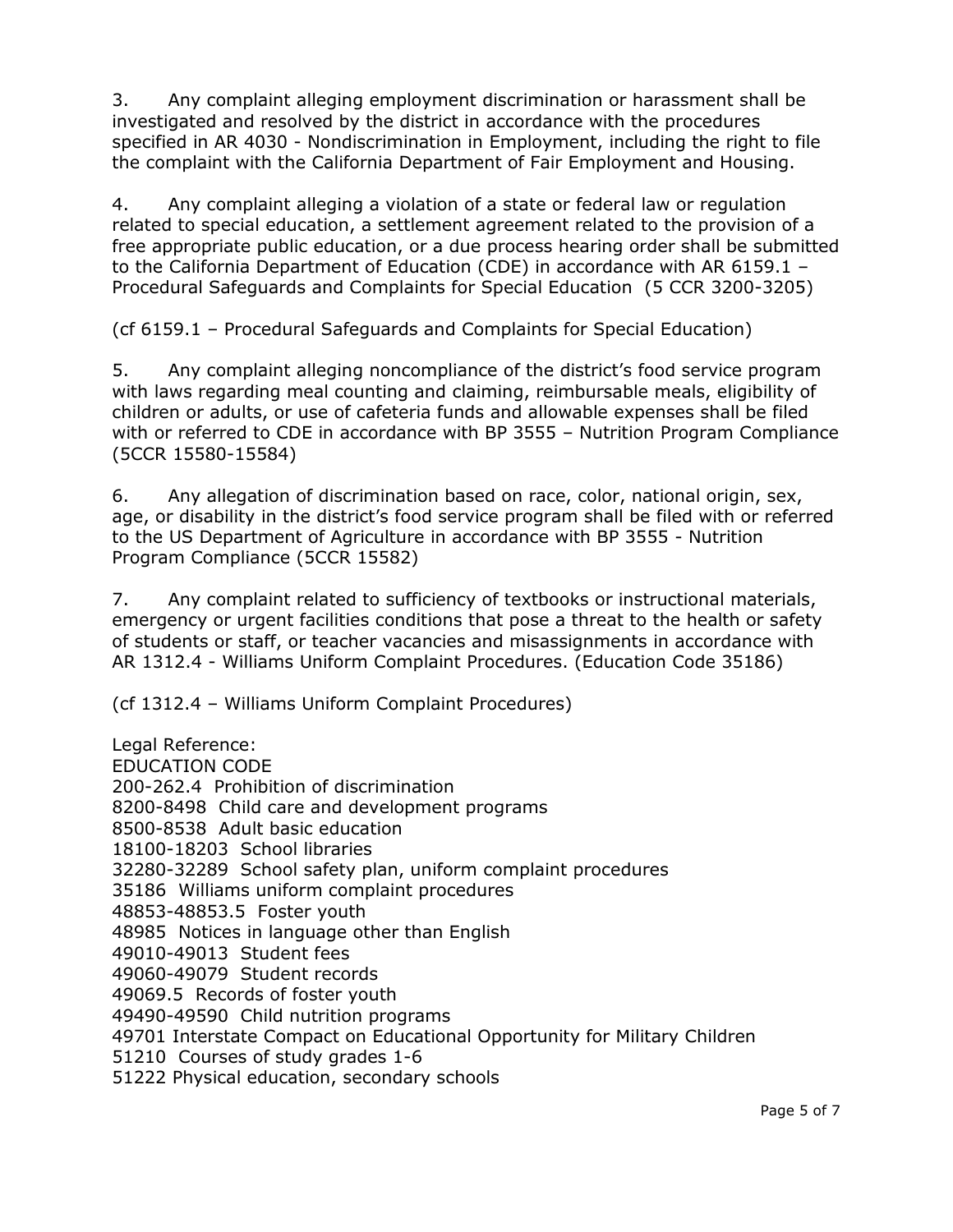51223 Physical education, elementary schools

51225.1-51225.2 Foster youth and homeless children, and former juvenile court school students; course credits; graduation requirements

51226-51226.1 Career technical education

51228.1-51228.3 Course periods without educational content

52059.5 Statewide system of support

52060-52077 Local control and accountability plan, especially:

52075 Complaint for lack of compliance with local control and accountability plan **requirements** 

52300-52490 Career technical education

52500-52616.24 Adult schools

54400-54425 Compensatory education programs

54440-54445 Migrant education

54460-54529 Compensatory education programs

59000-59300 Special schools and centers

64000-64001 Consolidated application process

65000-65001 School site councils

GOVERNMENT CODE

11135 Nondiscrimination in programs or activities funded by state

12900-12996 Fair Employment and Housing Act

HEALTH AND SAFETY CODE

1596.792 California Child Day Care Act; general provisions and definitions

1596.7925 California Child Day Care Act; health and safety regulations PENAL CODE

422.55 Hate crime; definition

422.6 Interference with constitutional right or privilege

CODE OF REGULATIONS, TITLE 2

11023 Harassment and discrimination prevention and correction

CODE OF REGULATIONS, TITLE 5

3200-3205 Special education compliance complaints

4600-4670 Uniform complaint procedures

4680-4687 Williams uniform complaint procedures

4690-4694 Complaints regarding health and safety issues in license-exempt preschool programs

4900-4965 Nondiscrimination in elementary and secondary education programs 15580-15584 Child nutrition programs complaint procedures

UNITED STATES CODE, TITLE 20

1221 Application of laws

1232g Family Educational Rights and Privacy Act

1681-1688 Title IX of the Education Amendments of 1972

6301-6577 Title I basic programs

6801-6871 Title III language instruction for limited English proficient and immigrant students

UNITED STATES CODE, TITLE 29

794 Section 504 of Rehabilitation Act of 1973

UNITED STATES CODE, TITLE 42

2000d-2000e-17 Title VI and Title VII Civil Rights Act of 1964, as amended